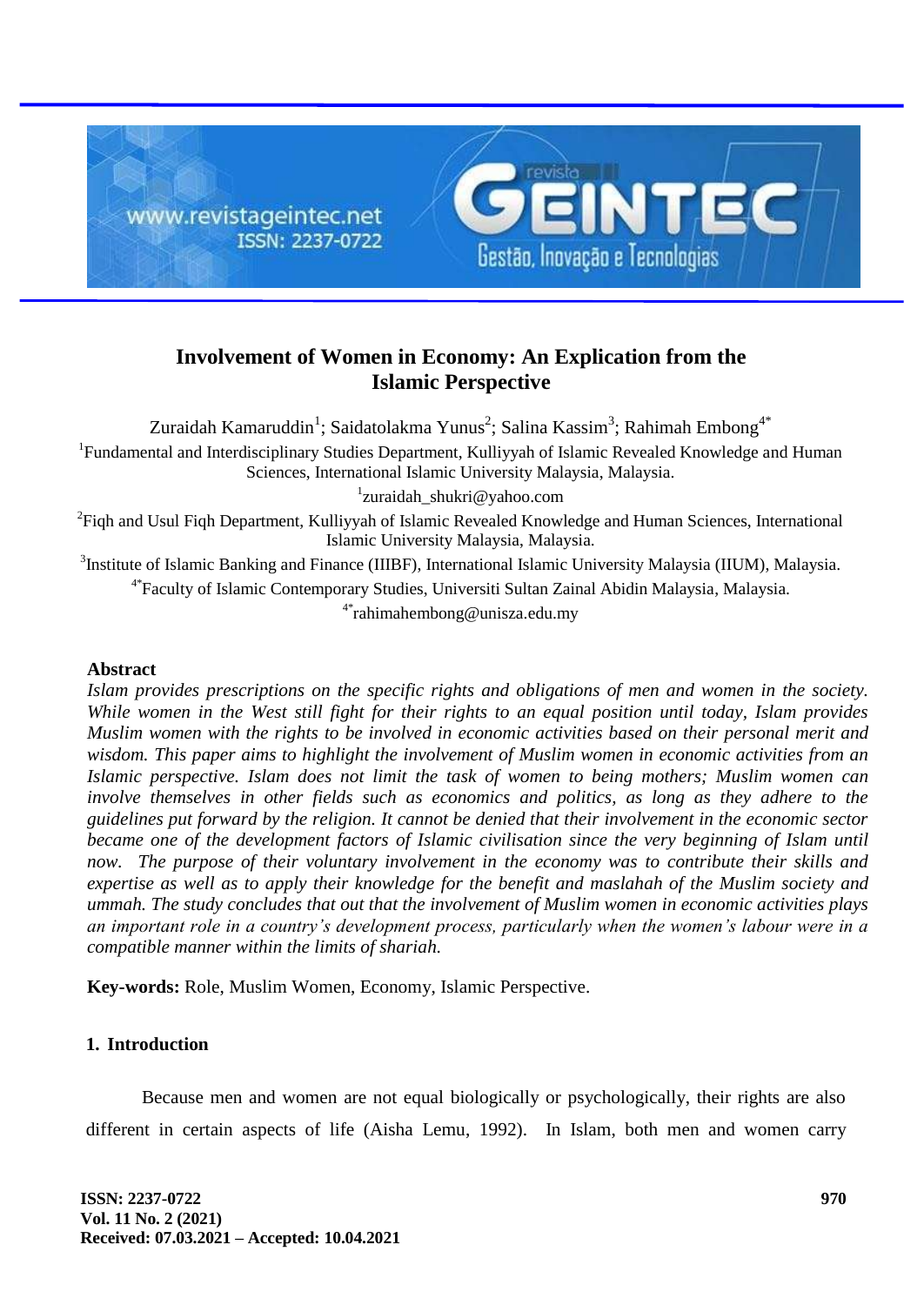significant roles: the wife runs a household and the husband works outside their home (Wahiduddin Khan, 1995). The childbearing, breastfeeding, and childcare duties of a woman are the responsibilities that require mental, physical, and psychological strength and endurance. Whereas in helping his wife to perform her duties as a mother, a man is the sustainer and protector. The duties of both men and women are therefore important.

The responsibility of a husband is to ensure that his family performs all the injunctions that Allah has decreed and that they avoid what are prohibited. Whereas the wife's responsibility is to obey her husband as long as his request is not against Islamic teaching (Abdur Rahman, 2000). Such cooperation can help establish balance and harmony within a family unit (Khalif & Adibah, 2009). Man is a leader of a family and the woman is the one who managing the household (Sayyid Qutb, 1997). Both genders have their own unique qualities (Wahiduddin Khan, 1995). Thus, it is very important to understand that justice is to place things in their rightful place by considering its suitability, ability, and *fitrah* to ensure that the appointed one has the ability to carry out the duty (al-Qaraḍawī, 1996).

The duties of both men and women are assigned according to their natural characteristics (*fitrah*). For women, nevertheless, domestic housework and childcare activities are not the only tasks that they are permitted to do. Women can partake in many other tasks in a society as long as the tasks do not contradict the teachings of Islam. Therefore, while bestowing women with the task of childbearing and raising children is an honour, their tasks are not limited to these duties. Their roles are also significant in other aspects of life as long as the tasks harmonise with their nature and do not contradict Islamic teachings.

Muslim scholars have emphasised woman's rights as human beings, feminine beings, mothers, daughters, wives, and members of the society. Islam considers woman and man as being equal in terms of value and position as a human being. The woman's femininity is also protected by Islam. Woman is protected and given sustenance by her guardian, whether it is her father, husband, son, or brother. Everybody is obligated to treat her kindly especially when she is a mother. A daughter or son, without any discrimination, is a gift from God. The woman also has the right as a wife: dowry, sustenance, and honourable treatment are given to her. She also has a right as a member of the society; for example, both men and women are responsible to enjoin right and forbid evil.

Women are not prevented from being involved in financial dealings and property ownership, thus implying that women are also allowed to own, buy, sell and undertake any financial transaction (Abdul Rahman, n.d.).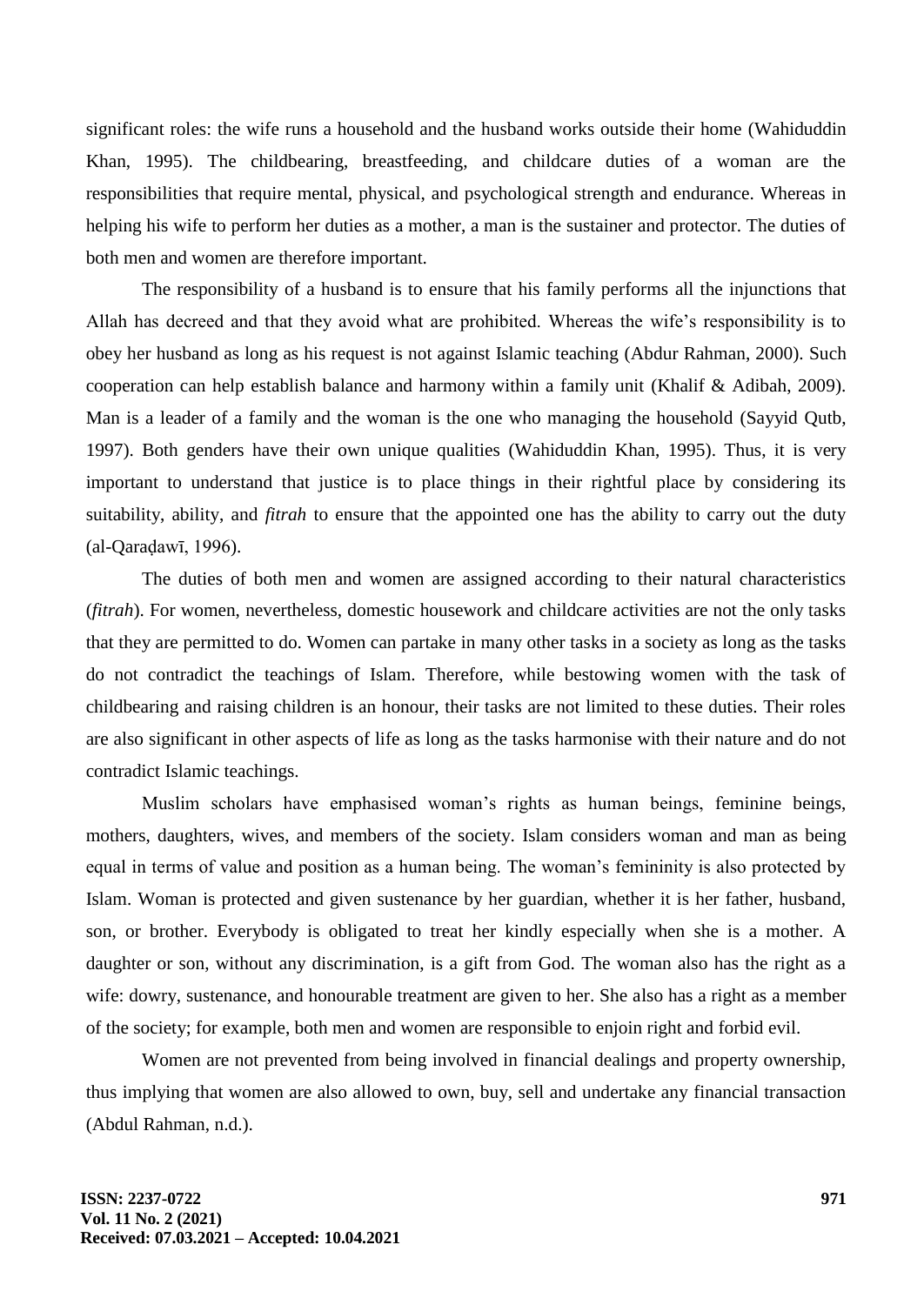#### **2. Muslim Women in the Early Time of Islam**

In the days of the Messenger of Allah, members of the community interacted with one another in business, manufacturing, agriculture, and farming in search of *halal* sustenance. Some of the female prophet's companions also worked to serve their people. This scenario reflects the importance of women's activities and their role in exercising their rights and responsibilities in a society (Azyyati et al., 2012). Female companions could also be seen serving the society in battles and journeys.

During the prophet's time, women were also involved in business activities. History books record that Sayyidah Khadijah RA, the wife of the Messenger of Allah, hired a caravan or trade troupes consisting of men to carry her loads of goods (Fatimah, 2014). Women in the time of the prophet were also involved in craftmaking (Fatimah, 2014). They were also involved in business, enterprise, and agriculture. Their trading activities in the Medina Market and other markets, particularly, led to the emergence of prominent and successful women traders such as Umm al-Mundhir bint al-Qays as a tamar trader and Asma 'bhaka Makhzamah as a perfume trader. The enterprise field was like a fine craftsmanship which can be done outside of their home. The women were also involved in agricultural activities such as planting seeds and bringing home products for storage, collecting firewood, bringing drinking water from wells, and preparing food for their family. One of the prominent women involved in agriculture was Asma 'bint Abu Bakr, who was the wife of Zubair ibn al-'Awwam, the brother-in-law of the prophet (Fatimah, 2014).

Zaynab bint Jahsy al-Asadiyyah was a woman with hands-on skills in the work of tanning leather and sewing beads. She would spend the money she earned in the way of Allah Almighty. Another woman in Medina was al-Hawlā ' a seller of atar oil. Another woman, Kharqā', had a palm farm and came to see the prophet (PBUH) for advice while he was in *iddah*. The prophet did not forbid her from going out to the fields to pick up dates as goods or for charity purposes. She also worked as a sweeper at the prophet's mosque (Azyyati et al., 2012).

Shifa 'binti' Abdullah learned a lot from the prophet's hadith on religious matters and world. She was very active in her preaching to call people towards Islam. Therefore, she earned the trust of 'Umar bin al-Khattāb who gave her the responsibility of managing the market. This history provides ample evidence that the Muslim community placed its trust on women to conduct community affairs. The contribution of female characters like Shifa 'bint' Abdullah to the society was notable because of her mastery in various fields, which could benefit the community (Azyyati et al., 2012).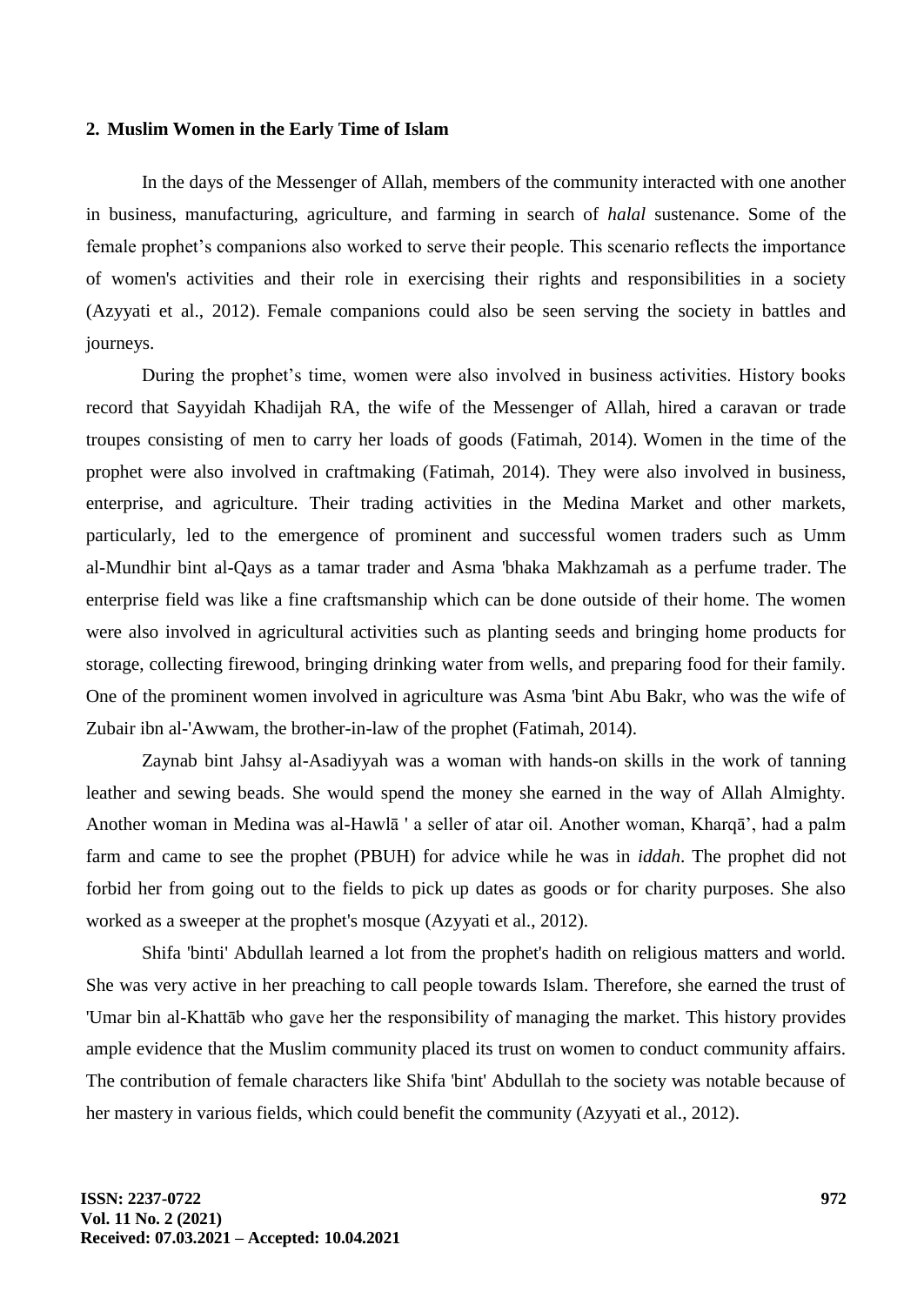In the early days of Islam, women also had opportunities to seek for knowledge. They had a special day for learning about the religious teachings of the Messenger of Allah. Allah's Messenger (PBUH) even emphasised the importance of teaching for women. According to Ibn Hajar, women are not restricted to studying only with their families; they can also study with a Muslim scholar or with a trusted person. This flexibility signifies the country's responsibility of providing education to women in accordance with the shariah rules (Azyyati et al., 2012).

The names of the female companions who had learned from the prophet were recorded in history. Among the women were Aisha, Umm al-Mukminin r.a., Nusaibah binti Ka'ab, Asmā' binti Yazid al-Ansāriyyah, Ummu Darda' (Khiyarah binti Hadrad al-Sulami), etc. Aisha was a woman who had in-depth knowledge and understanding of Islam. She became the reference for various faraidh questions during the early time of Islam. She also memorised many hadiths. Another woman known for her knowledge was Nusaibah bint Ka'ab. She was better known as Umm Athiyah al-Ansariyyah and was one of the experts among the female companions in the field of fiqh. The hadith narrated by her are frequently mentioned in the Kutub al-Sittah (the six main books of the hadith). Another female companion whose knowledge was prominent was Umm Fadhl bint al-Hārith: many of her narrations are embedded in Kutub al-Sittah. In addition, Asmā' binti Yazid al-Ansāriyyah and Ummu Darda' also narrated many hadiths directly from the prophet (PBUH). They were among the female companions who became the references in ascertaining the authenticity of a prophet's hadith (Azyyati et al., 2012).

The field of medicine was also very popular at the time of the prophet (PBUH). Al-Shifā 'bint Abdullah al-Qurshiyyah was a woman who had religious wisdom and was knowledgeable of the worldly affairs. She was an intelligent woman and a prominent female figure as she accumulated knowledge and faith. Al-Shifā' was good at treating *namlah*'s diseases with *ruqyah* and was recognized by the Messenger of Allah (Azyyati et al., 2012).

In the days of the Messenger of Allah, it was found that women were highly regarded in the role they played in their service to the community. They were involved in various fields and skills projects to suit the needs of the community at that time. They acted without disregarding the commands and prohibitions of Islam and made the teachings of the Messenger of Allah as a living standard. Up until the time of the *khūlafa'*, the Muslim women had illuminated and inspired the development of the civilisation of the *ummah* (Azyyati et al., 2012).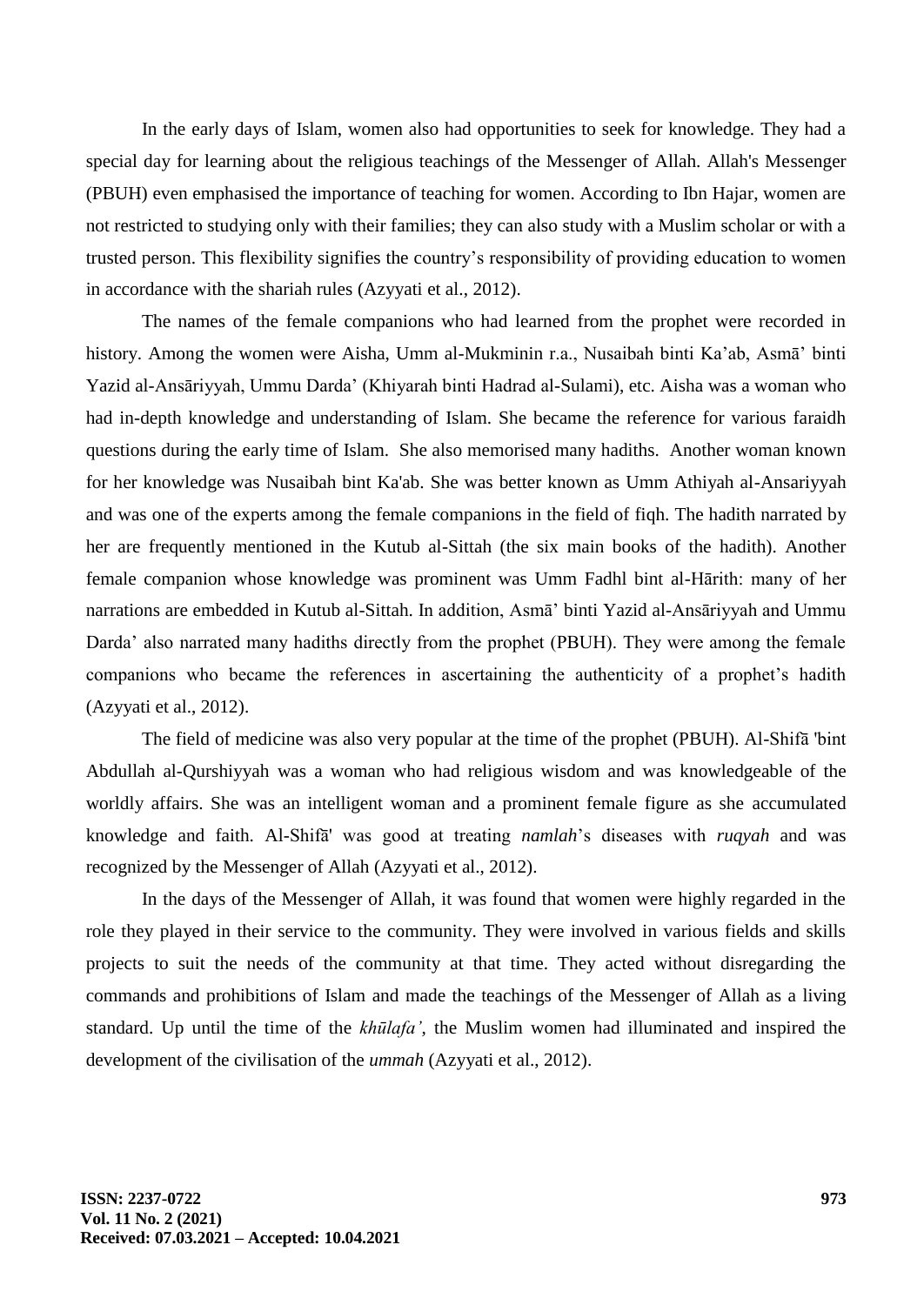#### **3. Women in Economy from an Islamic Perspective**

According to Dr. Yusuf al-Qaradhawi, a woman's main career is to educate the generation. This task is provided by Allah SWT for women physically and mentally. A woman's job is to take care of a household and make her husband happy, and a happy family is formed through peace, warmth, and love. However, in Islam, such significance does not imply the prohibition of women from working outside their home (Laman Web Pejabat Mufti Wilayah Persekutuan, n.d.).

Ibn. Qayyim Abu c Abd. Allah al-Dimashqi mentions that women are allowed to enter into various occupations, and Islam requires that women's activities and occupations conform to their nature and not violate the Islamic law (Adawiyah & Salasiah, 2012).

Women are allowed to work in various fields as long as they are not in conflict with the Islamic law, and the work must always comply with the ethics of Muslim women. According to Yusuf al-Qadhawi, women are allowed to work but must be bound by a number of conditions; the profession must be allowed by shara', and the women must comply with the ethics of Muslim women. Their career must also not neglect their main obligations. There are several conditions that must be adhered by Muslim women who wish to venture into the field of work, among those conditions are as follows (Adawiyah & Salasiah, 2012):

- 1. The work they do should be appropriate according to the Islamic law and is not contrary to the nature of the women.
- 2. Women who go out of to work are obliged to maintain their dignity by maintaining the appropriate manners, morals, and laws while outside the home in order to maintain their dignity.
- 3. There is no mixing between men and women without boundaries.
- 4. Working women must first obtain the consent of her father if they are not married, or their husband if they are married.
- 5. The woman's career must be halal and allowed by the Islamic law. The career also must not drive them towards doing illegal things and cause harm in life.
- 6. The woman's career does not prevent them from performing obligation to Allah Almighty.
- 7. The women's career does not prevent them from giving commitments to their household.
- 8. The women's career is safe from slander.

Women who work outside their home must follow the guidelines outlined by Islam with the aim of channelling every provision they make for gaining benefits and blessings. Indeed, the good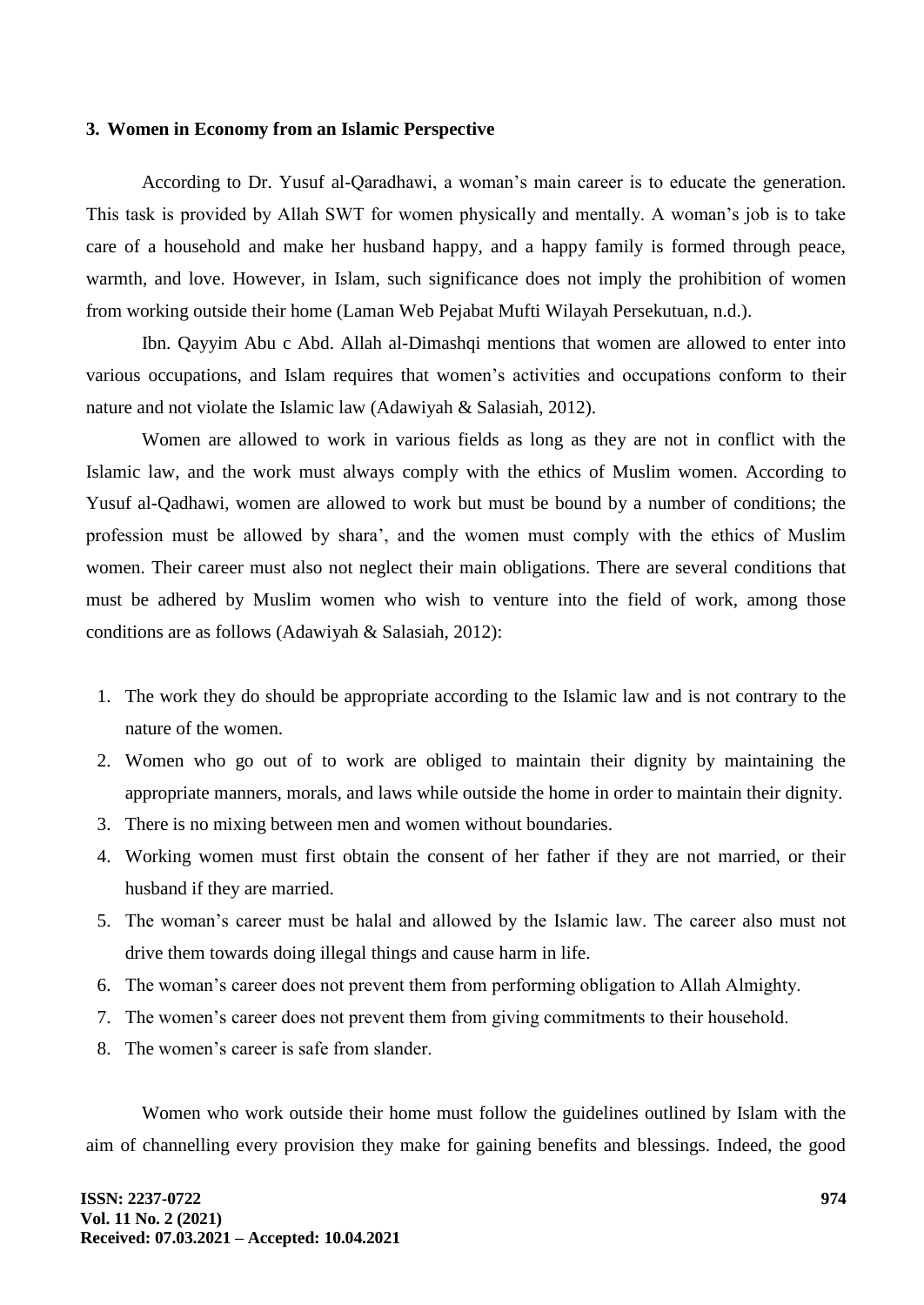intentions of contributing service to the community in various fields will be considered as *ibadah* if the intention of doing it is because of Allah (Adawiyah & Salasiah, 2012).

Islam defines the basic rights and obligations of men and women in order to ensure a healthy growth of society (Yvonne, n.d.). It cannot be denied that the role of women as a wife, mother, or sister plays an important role in a family institution. However, it is also considered that women play an important role in the development of an economy (Siti Nur Husna et al., 2017). A woman who takes good care of her family is able to raise good citizens with noble characteristics of honesty, intelligence, knowledgeability, diligence, and respectfulness. The result is a competent workforce that can serve the needs of the society and economy. This contribution therefore can be an important way for women to contribute to the development of an economy.

The Islamic history has shown the many types of social works performed by Muslim women, and the scope of their involvement is immense. The formation of the virtuous and perfect personalities of every person, including that of a woman, is able to make significant contribution to the development of the ummah throughout the ages (Abdullah Alwi, n.d.).

Women are a great source of human potential and therefore, their involvement can increase the productivity of the society in various fields. These fields can range from welfare and public service to manufacturing and businesses, or whichever that fits the capabilities and nature of women, as long as they adhere to the conditions of women involvement outside the house as laid down by the shariah (Dasar Wanita Negeri Kelantan, n.d.).

## **4. Conclusion**

In conclusion, women can be involved in many fields, including in economic sector, as long as they follow the rules and regulations as prescribed by Islam. Their roles are not limited to taking care of households because their expertise and skills are important for the development of the society and the country as a whole. Their involvement in an economy can also contribute to the well-being and stability of the *ummah.* Women can complement and support the contribution of men in many fields, particularly in the economy, and their involvement is considered as one of the factors that had brought the glory of Islamic civilisation in the past.

### **References**

Adawiyah, I., & Hanin, H.S. (2012). Kefahaman terhadap kedudukan wanita bekerjaya menurut Islam. *Jurnal al-Hikmah 4,* 3-14.<http://journalarticle.ukm.my/6752/1/14-65-2-PB.pdf>

**ISSN: 2237-0722 Vol. 11 No. 2 (2021) Received: 07.03.2021 – Accepted: 10.04.2021**